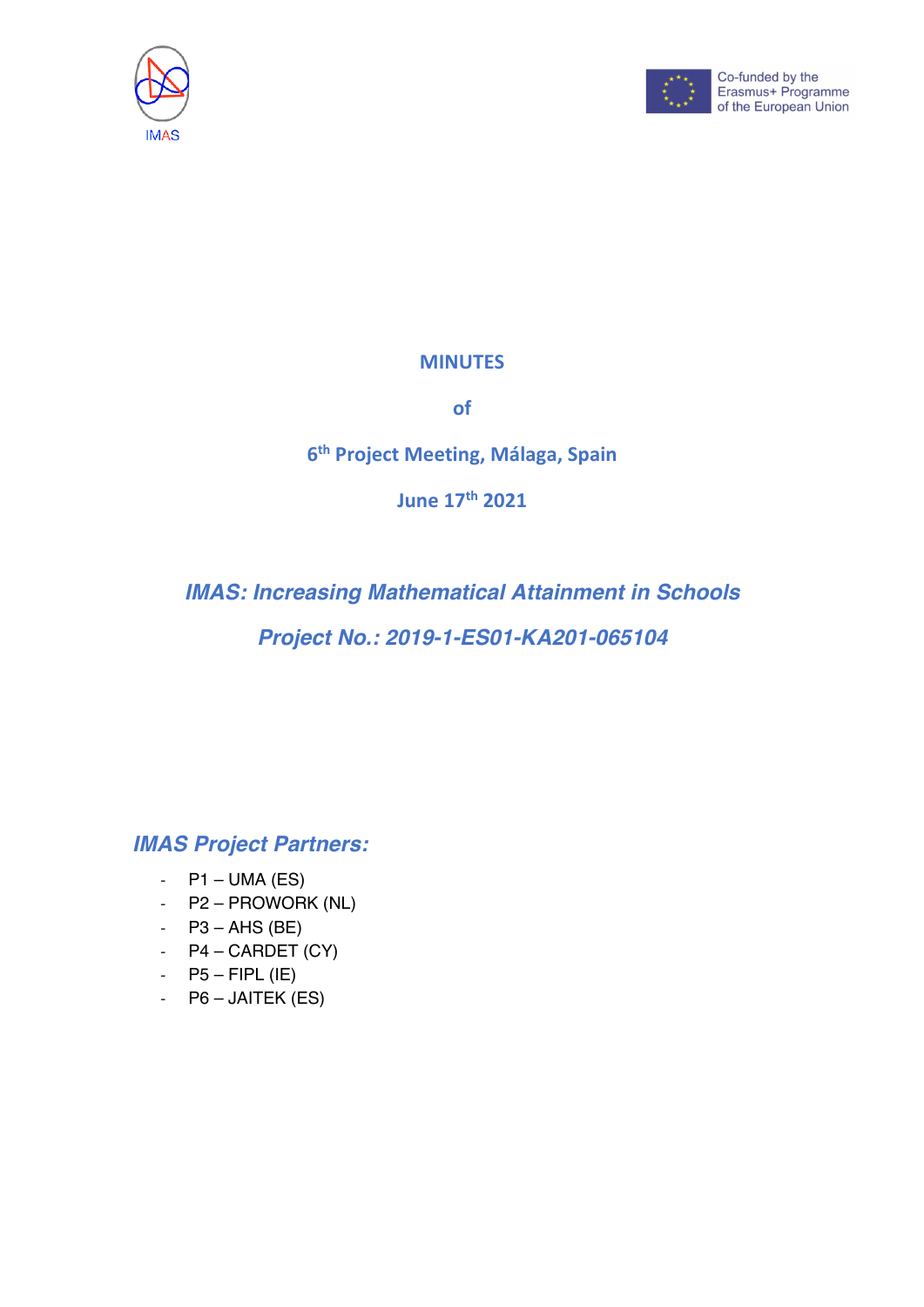



## *People attending the meeting*

From Universidad de Málaga, Spain: Julio Ruiz Palmero

From PRO WORK, Netherlands: Dylan Adelaar

From ARTEVELDEHOGESCHOOL, Belgium: Ilse Lanszweert Els Coussement

From CARDET, Cyprus: Irene Theodoulou

From FIPL, Ireland: Dan Fox Sarah Land

From JAITEK Tecnología y Formación SL, Spain: Mariano Sanz Prieto Saturio Rodríguez Daniel Pérez Ovejero

### *Minutes of the meeting*

The meeting was held online on Zoom due to the pandemic situation. It started with the welcome of Julio.

We started the meeting commenting that the interim report has been received and that the National Agency approved it. The agency has made some suggestions for improvement, especially on the website, which will be taken into account.

It is reported about the status of payments and the problem that exists with the card that is being claimed right now from the management of the University of Malaga.

After that, we started to talk about each Intellectual Output, and their current situation. The main discussion about them is summarised in the following table: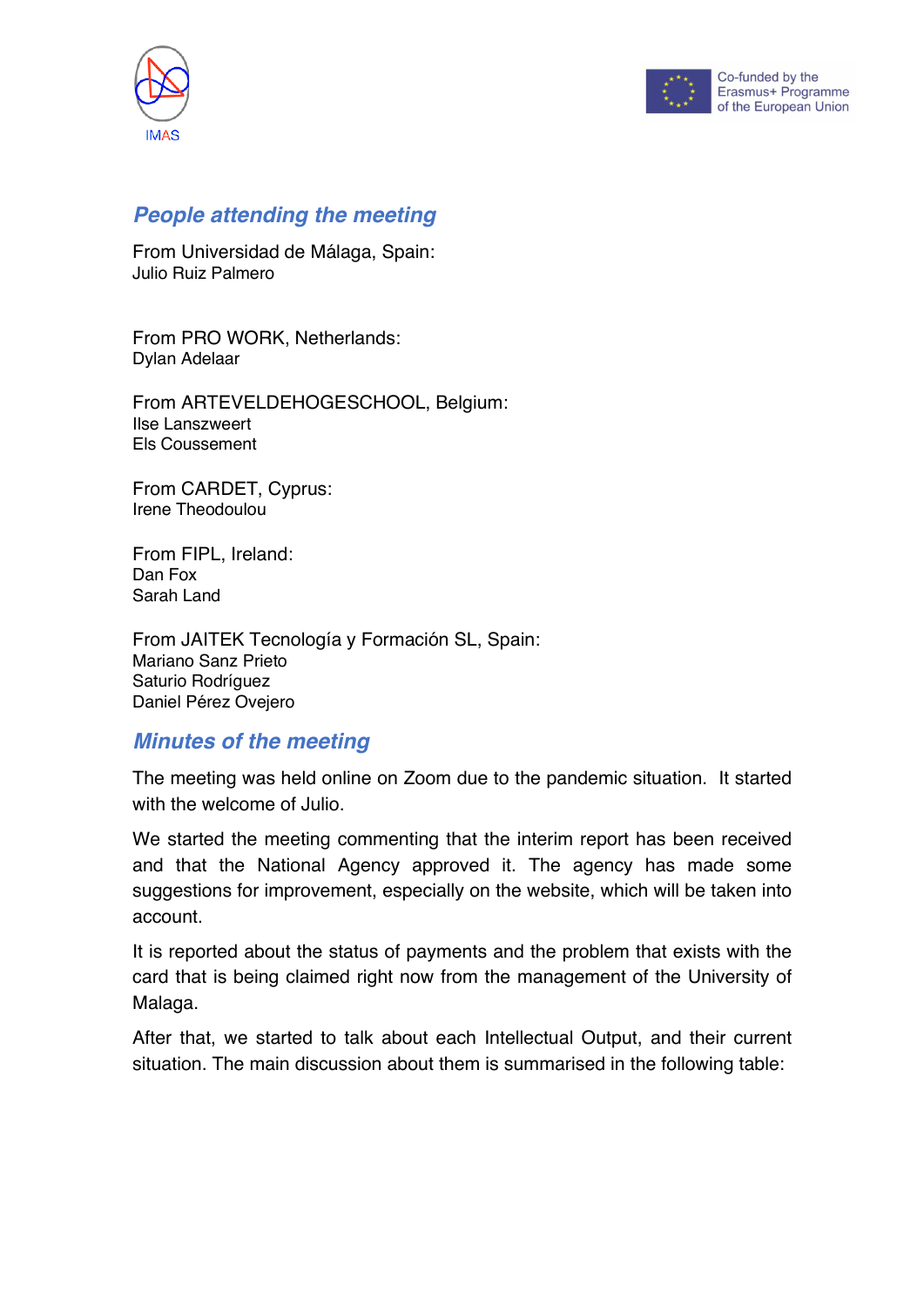



| #              | <b>Intellectual</b><br><b>Outputs</b><br>(responsible)    | <b>Status</b>      | <b>Comments</b>                                                                                                                                                                                                                                                                                                                                                                                                                                                                                                                                                                                                                                       |
|----------------|-----------------------------------------------------------|--------------------|-------------------------------------------------------------------------------------------------------------------------------------------------------------------------------------------------------------------------------------------------------------------------------------------------------------------------------------------------------------------------------------------------------------------------------------------------------------------------------------------------------------------------------------------------------------------------------------------------------------------------------------------------------|
| $\mathbf{1}$   | <b>IO4 New</b><br>pedagogies for<br><b>Maths teaching</b> | ON<br><b>GOING</b> | IO4 / A2 - In Service e-training programs for Maths<br>Teacher. Jaitek showed the already created content<br>on the platform.<br>It is verified that all partners can access the in-service<br>to be able to translate and contextualize the courses<br>created into their own languages. This should be finish<br>by midSeptember                                                                                                                                                                                                                                                                                                                    |
| $\overline{2}$ | <b>IO3 Open</b><br><b>Educational</b><br><b>Resources</b> | ON<br><b>GOING</b> | All the partners have created their own resources.<br>Now UMA and Jaitek will create a drive file to locate all<br>the resources and start the translation process. All the<br>resources should be in English, Spanish and Dutch,<br>and half of them in Greek. All the created resources<br>should be included in the repository by the end of<br>August.<br>Concerning external resources, most of them are<br>already in the repository. Prowork will finish the task<br>during June.                                                                                                                                                              |
| 3              | 102 (&101)                                                | ON<br><b>GOING</b> | Dino and Daniel explained how the pilots with teachers<br>and there students will work, what should be done to<br>prepare the documents.<br>This file to collect the data in a spreadsheet can be<br>downloaded in<br>https://drive.google.com/drive/u/0/folders/1Vlo5x0KdrK<br>QVytlpG6X72OsAeJkhe8 s<br>Please download the xlsx file to local, to keep the cell<br>protection.<br>Please contact schools and work with them (one file<br>per center) to be able to start tests in September.<br>Use a spreadsheet for each center, the data of the<br>students will be anonymous and it will only be required<br>to know the sex and date of birth |

Prowork showed the results of the evaluation of the last meeting. In general, it has been quite positive, the partners were very satisfied with the progress of the project.

Cardet Talks about the dissemination plan which is being carried out with Facebook, Twitter and Instagram. Betting on improving the diffusion on Instagram.